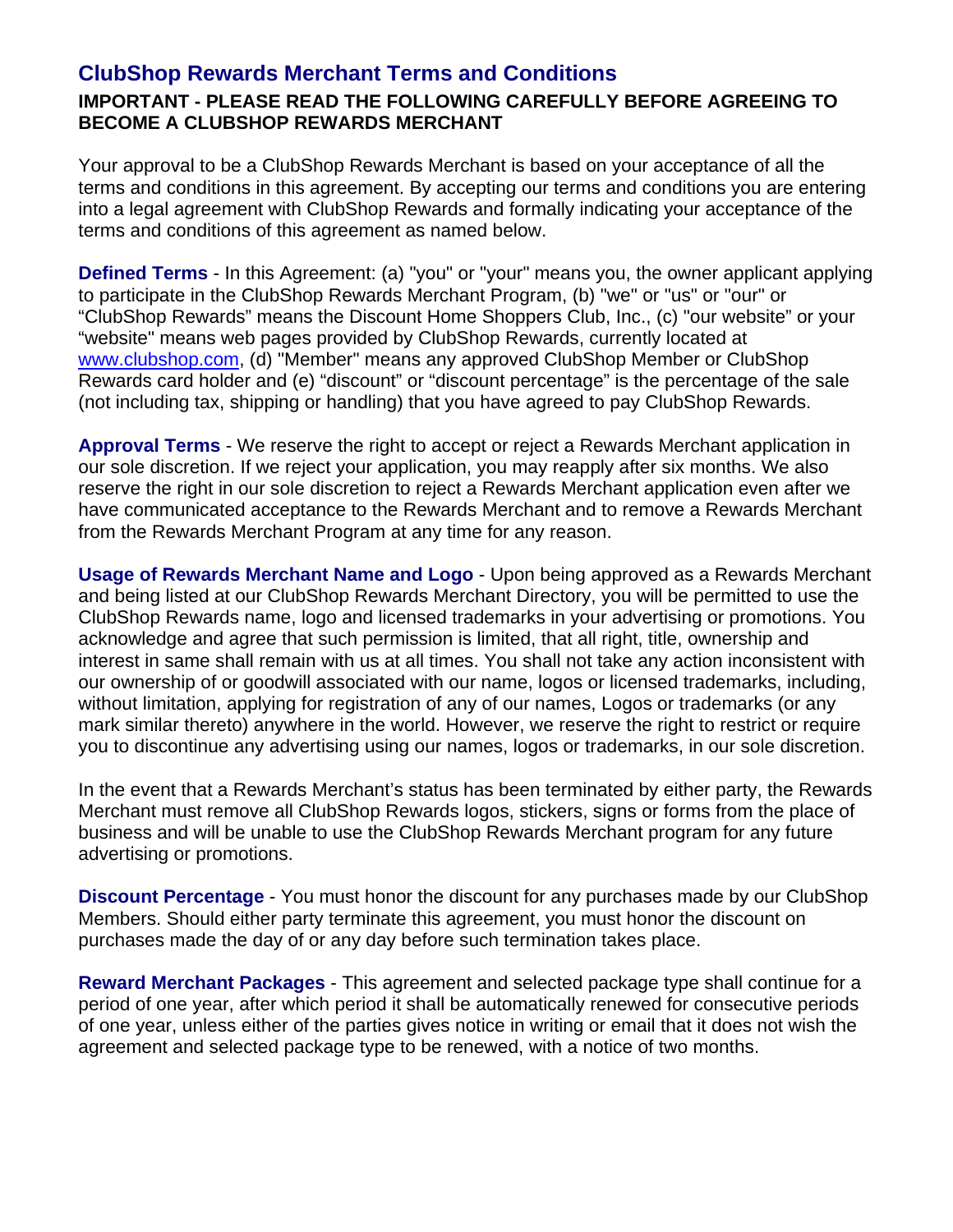## **DIRECT DISCOUNT PACKAGES**

**FREE** - Directory listing, as low as 10% off of purchase, 50 character limit information section about your company and 5 keywords for search

**BASIC** - Directory listing, as low as 5% off of purchase, 100 character limit information section about your company, 10 keywords for search and able to add 1 extra Merchant Branch.

**BRONZE** - Directory listing, your company logo next to your listing, as low as 4% off of purchase, 150 character limit information section about your company, 20 keywords for search and able to add 2 extra Merchant Branches.

**SILVER** - Directory listing, your company logo next to your listing, as low as 3% off of purchase, 200 character limit information section about your company, your company website linked next to your listing, 30 keywords for search and able to add 4 extra Merchant Branches.

**GOLD** - Directory listing, your company logo next to your listing, as low as 2% off of purchase, 250 character limit information section about your company, your company website linked next to your listing, 40 keywords for search and able to add 8 extra Merchant Branches.

**PLATINUM** - Top directory listing for search and category, your company logo next to your listing, as low as 1% off of purchase, 300 character limit information section about your company, your company website linked next to your listing, 50 keywords for search and able to add 10 extra Merchant Branches.

\* *All direct discount packages have the option to do a "Buy One Get One" as their direct discount. Also, Bronze and higher direct discount packages have the option to a "Flat Fee" as their direct discount. All discounts are done directly with the purchasing customer.* 

## **TRACKING DISCOUNT PACKAGE**

**FREE** - Directory listing, as low as 5% off of purchase, 50 character limit information section about your company and 5 keywords for search.

*\* All Free tracking discount packages must manually track and report each purchase and pay ClubShop Rewards their percentage that was selected.* 

**Sale Prices** - Your business must honor the prices and offers listed at the time of purchase, as well as the agreed to discount with the ClubShop Rewards. Any sales, clearance or special offer purchases made by Members that will not include the agreed to discount must be pre-approved by ClubShop Rewards and noted at our ClubShop Rewards Merchant Directory.

**Customer Service** - Your business must provide good customer service and a method for Members and ClubShop Rewards to contact your business about customer service issues. ClubShop Rewards may, at their discretion, make a determination of unacceptable customer service and consequently terminate your status as an approved Rewards Merchant, upon providing you notice of same.

**Product Standards** - The products or services offered must be in good taste and socially acceptable. ClubShop Rewards may, at their discretion, make a determination of unacceptable products and services and consequently terminate your status as an approved Rewards Merchant, upon providing you notice of same.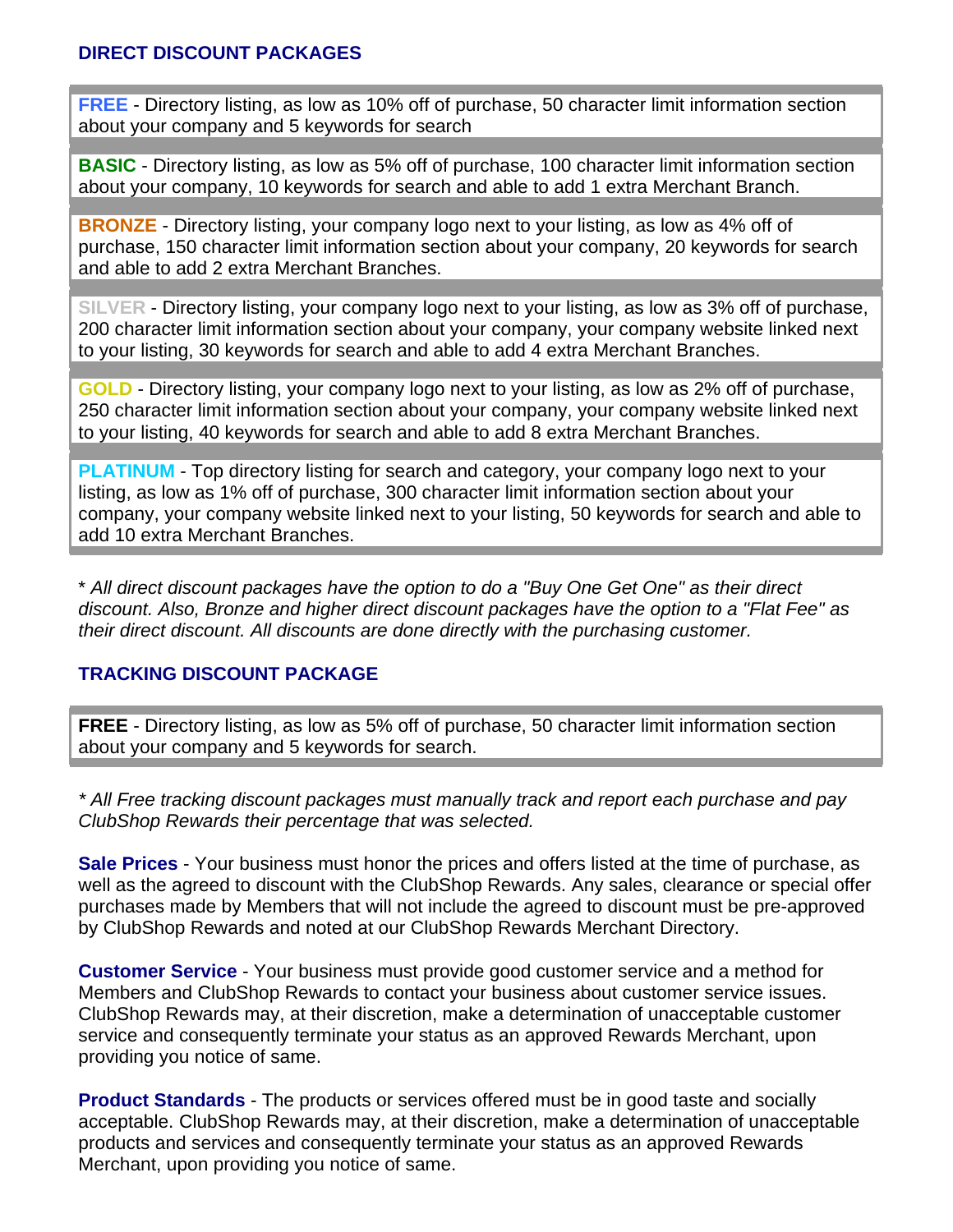**Return Policy** - Your return policy must be clearly stated and be made readily available to the purchasing Member.

**Customer Receipts** - Each Member purchase must include a receipt that is stamped or imprinted, designating it as a Rewards Merchant purchase.

**Reporting Purchases** - Tracking Discount merchants must report all Member purchases within 24 hours of the purchase being made, either by approved electronic means or by entering the purchase information into your ClubShop Merchant account. Failure to report purchases in a timely manner will be grounds for termination of your Rewards Merchant status.

**Terms for Non-United States Based Businesses** - The draft for acquiring the funds necessary to pay Reward Points, referral fees, pay points and administrative costs will be drafted in USD. Because of minor variations in conversion rates the amount drafted may be slightly lower or higher in local currency when this monthly draft occurs.

**Tracking and Recording Transactions** - Tracking Discount merchants must login to their password protected ClubShop Merchant account to report all purchases and returns made by our ClubShop Members. At the end of each month, you will be provided with a report at your ClubShop Merchant account, showing the total of purchases made and the amount owed ClubShop Rewards by your business, based on the agreed to percentage of discount.

**Discrepancies** - Should any discrepancies be seen at your report, you must report the discrepancy to the ClubShop Rewards within 3 business days of it being posted, in order for it to be eligible for consideration. We will review any contests made about an entry. However should a contest be made 3 business days after an entry has been posted, ClubShop Rewards, at their discretion, may choose not to make any change to the posting.

**Payment Policy** -Merchants that have monthly or transaction fees will be billed automatically at the start of each month.

**Charging ClubShop Reward Members** - All ClubShop Reward Merchants shall abstain from charging ClubShop Reward Members for fees or expenses that are related to the participation of the ClubShop Rewards Program.

**Nonpayment Policy** - Should ClubShop Rewards be unable to receive the discount amount owed, the Merchant status will be changed to suspended, notices will go out to purchasing Members notifying them of the nonpayment and it will be posted as such to the Rewards Merchant Directory until such time as the money owed ClubShop Rewards has been collected. Should the amount owed not be collected by the 10th of the month, following the month the applicable purchases were made, notices will go out to the purchasing Members that the Rewards Merchant has not honored this agreement and the applicable Member credits will be reversed until such time as the Merchant provides payment. Should the Rewards Merchant not provide payment as owed by the end of the month following the month the eligible purchases were made, ClubShop Rewards will terminate the Rewards Merchant status and post same to the Rewards Merchant Directory.

**Representations** - You have independently evaluated the desirability of participating in the Rewards Merchant Program and are not relying on any representation, guarantee, or statement other than as set forth in this Agreement. No guarantee has been made for the increase or improvement of sales is concerned, by your participation as a Rewards Merchant.